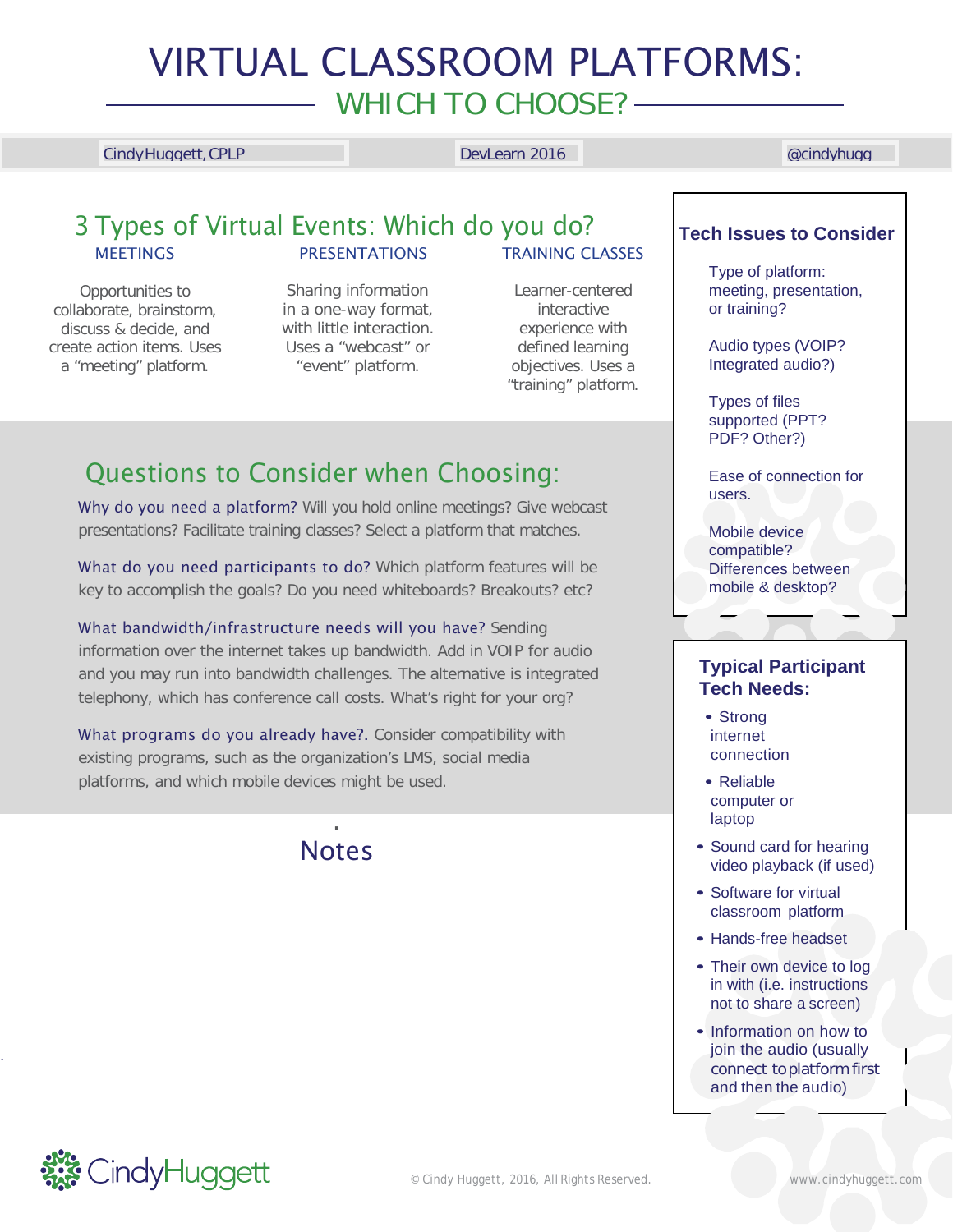# Typical Virtual Classroom Tools

| <b>Tool</b>                        | <b>Description</b>                                                                                                     |
|------------------------------------|------------------------------------------------------------------------------------------------------------------------|
| <b>Document</b><br>sharing         | A commonly used feature that allows the<br>facilitator to share documents (such as slides)<br>for participants to see. |
| Chat                               | Enables communication between and among<br>participants through typed messages.                                        |
| Annotate /<br>Draw                 | Allows for real time drawing and typing on top<br>of shared documents or a whiteboard.                                 |
| Whiteboard                         | A blank screen that can be drawn or typed<br>on. Similar to classroom chart paper, but in<br>electronic form.          |
| <b>Status</b><br><b>Indicators</b> | Lets participants click on a button to display<br>their real-time status                                               |
| <b>Raise Hand</b>                  | Allows participants to raise their hand virtually                                                                      |
| Poll                               | Asks multiple-choice or short-answer questions                                                                         |
| <b>Breakouts</b>                   | Allows participants to divide into smaller<br>groups                                                                   |
| File / Material<br>distribution    | Offers handouts and other paper-based<br>resources via electronic file transfer.                                       |
| <b>Tests/Quizzes</b>               | Creates knowledge-test questions on the<br>training topic.                                                             |
| Application/<br>Screen sharing     | Displays an application on the facilitators'<br>screen so that all participants can see it.                            |

## Popular Platforms available

Note that this is not an exhaustive list. Visit each vendor website for more info:

- □ Adobe Connect for Learning [\(www.adobe.com/connect\)](http://www.adobe.com/connect)
- □ Cisco WebEx Training Center [\(www.webex.com/products/elearning-and-online](http://www.webex.com/products/elearning-and-online-training.html)[training.html\)](http://www.webex.com/products/elearning-and-online-training.html)
- □ Citrix GoTo Training [\(www.gototraining.com\)](http://www.gototraining.com/)
- □ Jigsaw [\(www.jigsawme.com\)](http://www.jigsawme.com/)
- □ Zoom (zoom.us)

Others to mention: Blackboard Collaborate, Saba Virtual Classroom, and Lenovo AirClass



- Equip facilitators with the tools and prep time they need
- Upskill designers in virtual tools and engaging activities
- Prepare audience for virtual learning – it may be new to them!
- Consider admin time that will be needed. Determine who will handle all of the logistics.

## **ABOUT CINDY HUGGETT:**

Cindy is the author of *The Virtual Training Guidebook: How to Design, Deliver, and Implement Live Online Learning and Virtual Training Basics.*

She helps trainers, designers, and organizations move to the virtual classroom.

Contact her today: [www.cindyhuggett.com](http://www.cindyhuggett.com/)

[cindy@cindyhuggett.com](mailto:cindy@cindyhuggett.com) or via twitter @cindyhugg